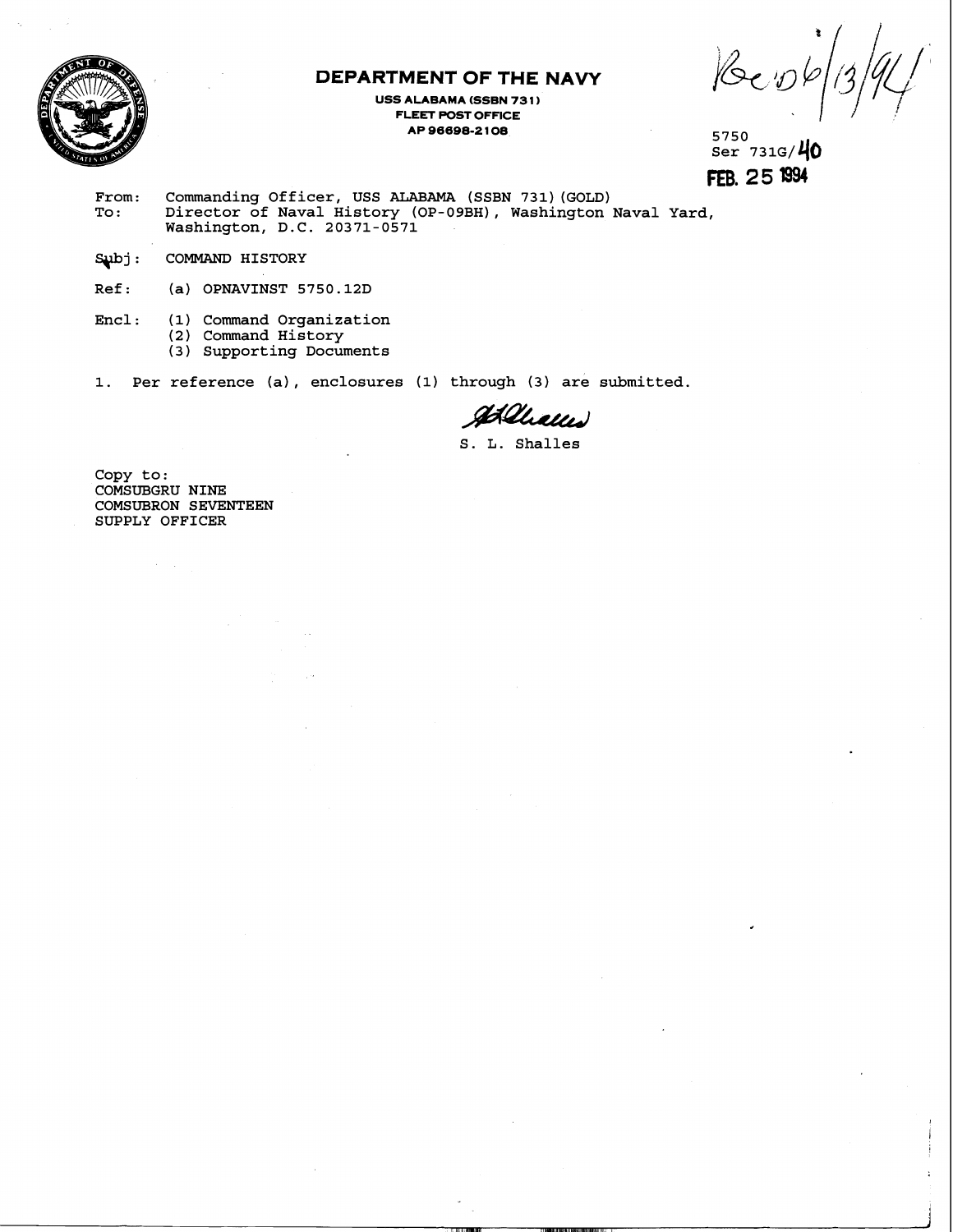

HOMEPORT: BANGOR, WASHINGTON

 $\sim$ 

IMMEDIATE SUPERIOR IN COMMAND: COMSUBRON 17

MISSION: TO CONDUCT SUBMERGED UNDETECTED PATROLS MAINTAINING THE SHIP IN THE HIGHEST STATE OF READINESS IN ORDER TO LAUNCH STRATEGIC MISSILES FOR THE PURPOSE OF DETERRENCE AND/OR RETALIATION.

 $Encl (1)$